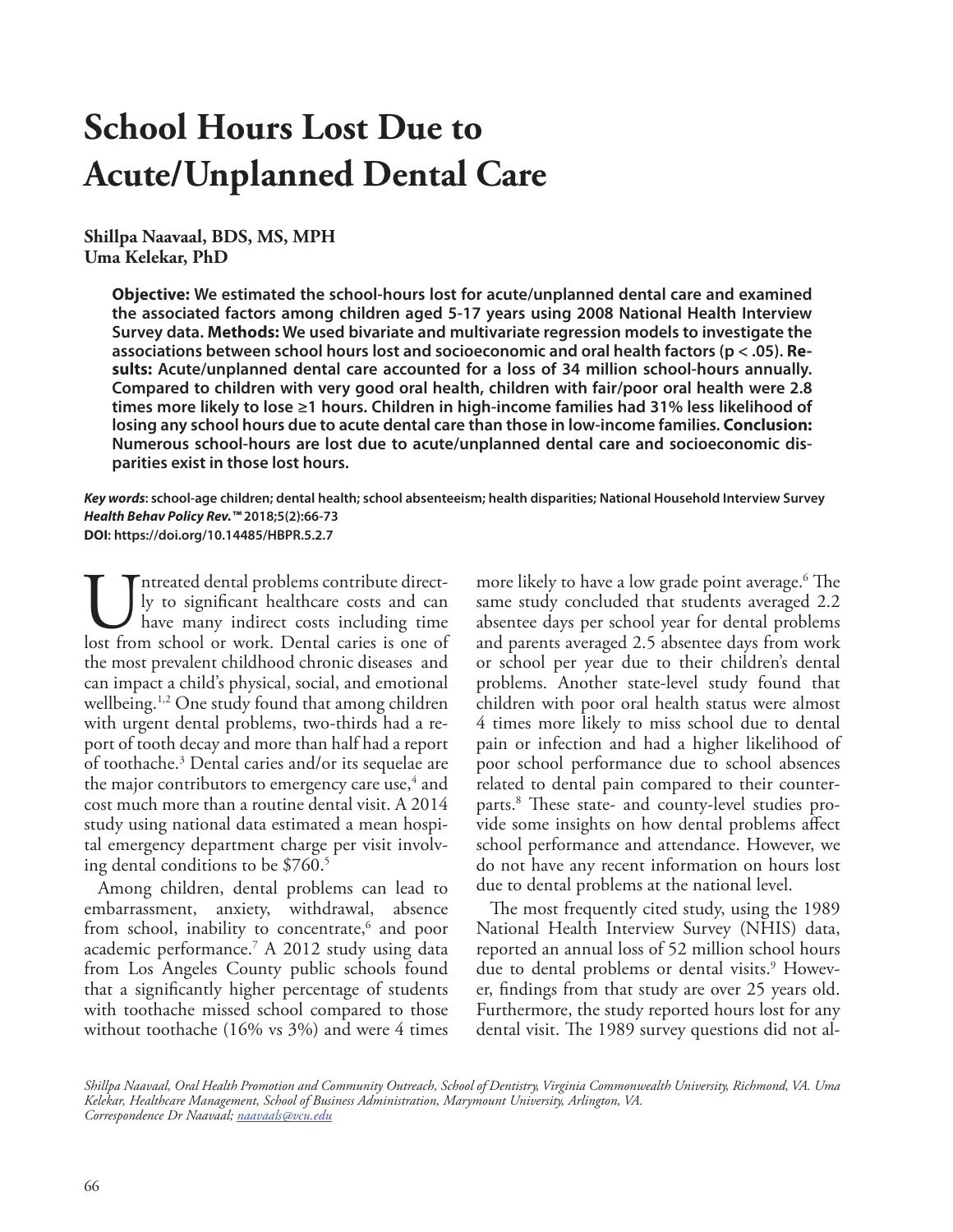low any distinction made for hours lost by type of visits, namely routine/planned versus emergency/ unplanned dental care.

In this paper, using the most current available data from NHIS 2008, we estimated hours lost from school for acute/unplanned dental care. In 2008, the NHIS core questionnaire implemented an additional child oral health supplement and provided an opportunity to disaggregate the hours lost by type of dental care visits. We also examined the association of hours lost for acute/unplanned dental care with demographic, socioeconomic and oral health factors.

## **METHODS**

#### **Data Source and Study Population**

We used publicly available cross-sectional data from the 2008 NHIS and its child oral health supplement. The target population included children and adolescents 5 to 17 years old.

The NHIS is an annual household survey that follows a multistate area probability design. The survey is conducted by the US Centers for Disease Control and Prevention that supports national estimates of health status, healthcare access, and utilization for the civilian, non-institutionalized, US population. Since 1957, along with the core survey, NHIS had optional oral health supplements in years 1989, 1999, and 2008. Interviews are conducted in-person in respondents' homes. In the 2008 NHIS, a parent or adult household member responded for the sampled child. Additional information regarding the survey design, questionnaire, and implementation is available at [http://www.cdc.gov/nchs/](http://www.cdc.gov/nchs/nhis/about_nhis.htm) [nhis/about\\_nhis.htm.](http://www.cdc.gov/nchs/nhis/about_nhis.htm) For this study, NHIS family, person, and sample child files were merged.

## **Measures**

Parents who reported that their child had seen a dentist in the past 6 months were asked the question: "Please tell me how many hours of school (sample child) has missed IN THE PAST 6 MONTHS for each one."

- "for emergency dental care where (sample child) saw the dentist within 24 hours or as soon as was possible;"
- "planned routine dental or orthodontic care;"

and

• "for tooth whitening or other cosmetic procedures."

We used all 3 responses to the above question to estimate total hours lost due to any dental visit. To obtain the average hours lost, we aggregated the midpoint hours from individual responses. For those with a response of 7 or more hours, we assumed 7 hours lost. The total hours lost for any type of dental care were doubled to get an annual estimate.

The primary outcome variable was school hours lost for emergency dental care (referred as acute/ unplanned dental care). Predictor variables included age in years [5-10 (elementary school), 11-13 (middle school), 14 - 17 (high school)], sex, parental education level (high school or less, more than high school), ethnicity (Hispanic, non-Hispanic), family income (<\$35,000, \$35,000 to \$74,999, and \$75,000 or above), oral health status (very good, good, fair/poor), and dental care affordability (yes/no).

## **Data Analysis**

Data management and analyses were conducted using STATA (version 13) to account for survey weighting and to adjust the variance for the multistage, clustered survey design. All data were weighted using survey weights to produce national estimates for US children and adolescent population. For all variables, the responses of "*don't know*" or "*unknown*" were set to missing due to their small sample size. For bivariate analysis, the outcome variable was categorized in 4 groups: 0 to less than 1 hour lost, 1 to less than 3 hours lost, 3 or more, and doesn't apply, which included those who did not go to school or had this type of dental care. We used multivariate analysis to examine:

- If the factors that impact losing any school hours for acute/unplanned care were different from not needing that type of care.
- If the factors that impact losing less than one hour for acute/unplanned care were different from loosing one or more hours.

Hence, we created 2 logistic regression models.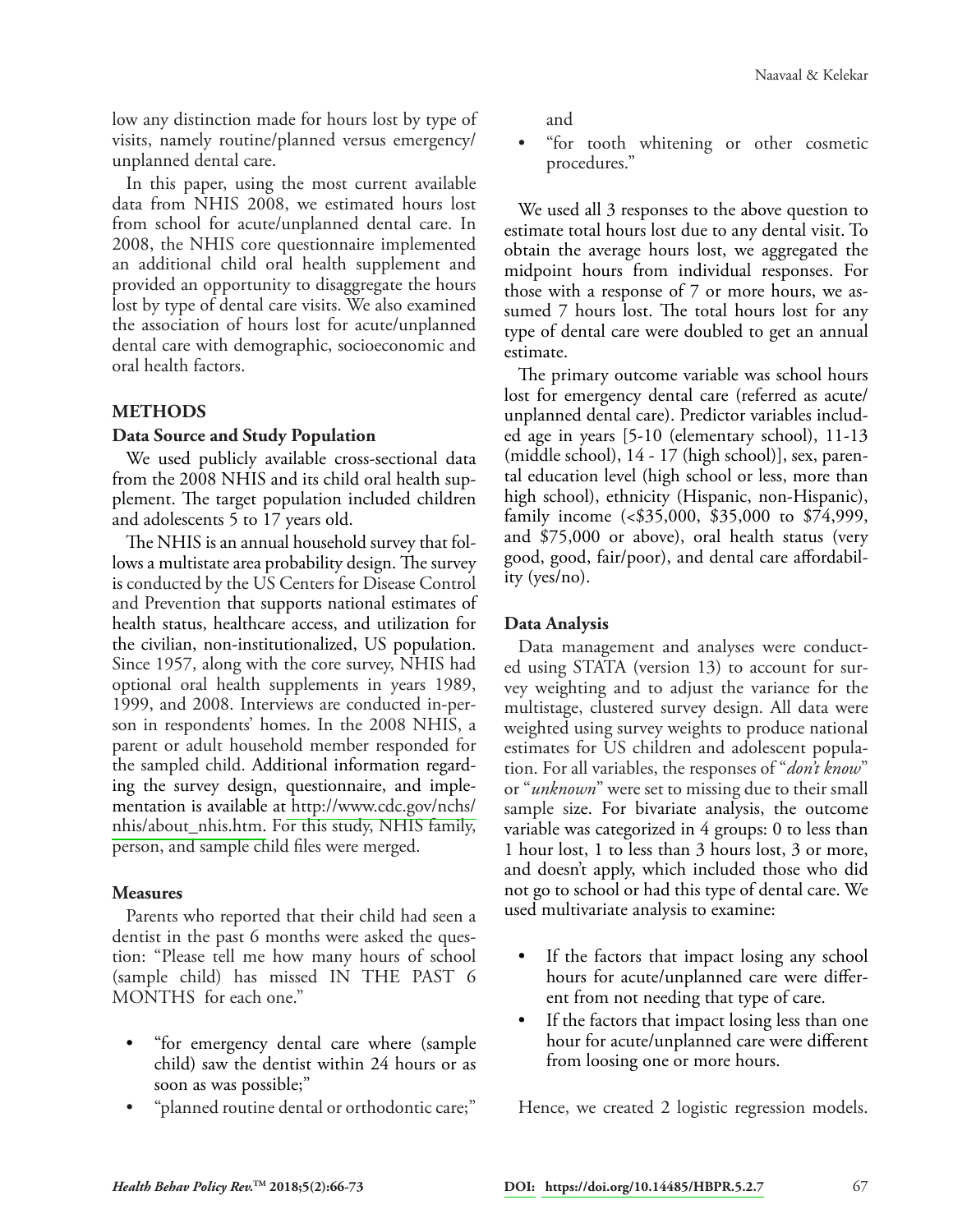| <b>Table 1</b><br>Sample Characteristics - National Health<br><b>Interview Survey, 2008</b> |                             |                                   |  |  |
|---------------------------------------------------------------------------------------------|-----------------------------|-----------------------------------|--|--|
| <b>Characteristics</b>                                                                      | Unweighted<br><b>Sample</b> | Weighted<br>$\frac{0}{0}$<br>100% |  |  |
| Total                                                                                       | 3833                        |                                   |  |  |
| Age (Years)                                                                                 |                             |                                   |  |  |
| $5-10$                                                                                      | 1639                        | 45.52%                            |  |  |
| $11 - 13$                                                                                   | 889<br>23.29%               |                                   |  |  |
| $14 - 17$                                                                                   | 1305                        | 31.19%                            |  |  |
| <b>Sex</b>                                                                                  | 3833                        |                                   |  |  |
| Male                                                                                        | 1922                        | 49.65%                            |  |  |
| Female                                                                                      | 1911                        | 50.35%                            |  |  |
| <b>Ethnicity</b>                                                                            | 3833                        |                                   |  |  |
| Hispanic                                                                                    | 923                         | 17.67%                            |  |  |
| Non-Hispanic                                                                                | 2910                        | 82.33%                            |  |  |
| <b>Parent Education</b>                                                                     | 3827                        |                                   |  |  |
| $\leq$ High school                                                                          | 1073                        | 25.96%                            |  |  |
| $>$ High school                                                                             | 2754                        | 74.04%                            |  |  |
| <b>Family Income</b>                                                                        | 3554                        |                                   |  |  |
| $$0 - $34,999$                                                                              | 915                         | 22.89%                            |  |  |
| \$35,000 - \$74,999                                                                         | 1155                        | 32.08%                            |  |  |
| \$75,000 or above                                                                           | 1484                        | 45.03%                            |  |  |
| <b>Oral Health Status</b>                                                                   | 3829                        |                                   |  |  |
| Very good                                                                                   | 2238                        | 59.35%                            |  |  |
| Good                                                                                        | 1249                        | 31.59%                            |  |  |
| Fair / Poor                                                                                 | 342                         | 9.06%                             |  |  |
| <b>Dental Care</b>                                                                          | 3830                        |                                   |  |  |
| Can't afford                                                                                | 157                         | 3.84%                             |  |  |
| Can afford                                                                                  | 3673                        | 96.16%                            |  |  |

Both models excluded those who did not go to school. Estimates calculated from fewer than 50 observations or with more than 30% relative standard error were considered statistically unstable, and therefore, not presented. Chi-square test of independence and Wald F statistics examined the associations among sociodemographic factors, oral health status, dental care affordability, and school hours lost due to acute/unplanned care. All p-values < .05 were considered statistically significant.

# **RESULTS**

In 2008, 3866 children and adolescents 5-17 years old had a report of a dental visit in the past

6 months and were eligible to answer questions about lost school hours due to a dental visit. For our main outcome for analysis, school hours lost due to acute/unplanned dental care, the sample included 3833 children, because 33 children had a missing response for the hours lost question for acute/unplanned care, and were removed from the final sample. An estimated average of 142 million hours were lost annually due to any dental visit among school-age children including routine/ orthodontic (79.8 million), acute/unplanned (34.4 million), and cosmetic dental care (27.8 million).

In our sample, nearly one-third (31%) were high school age, 23% middle school age, and 46% elementary school age; moreover, 50% were male, 18% were Hispanic, 9% had fair/poor oral health and 4% could not afford dental care. Nearly 74% of children had a parent with more than high school education, 23% children lived in the family with incomes <\$35,000 and 45% in families with incomes at or above \$75,000. About 7% of the sample had missing data for family income (Table 1).

An estimated average of 34.4 million school hours were lost annually for acute/unplanned dental care (minimum: 8 million and maximum: 61 million hours); mean hours missed per child was 1.02. When stratified by age, for every 1000 children who saw a dentist in the past 6 months, 1091 hours were missed in the elementary age group, 966 hours in the middle school age group, and 969 hours in the high school age group.

Among children who lost at least one but less than 3 hours, 46% were elementary age, 26% were middle school age, and 28% were high school age. Similarly, among those who lost 3 or more hours of school, 60% were elementary age, 14% were middle school age, and 26% were high school age (Figure 1). However, these differences were not statistically significant.

Among children who saw a dentist in the past 6 months, 25% did not need any acute/unplanned dental care where they had to see the dentist within 24 hours or sooner, 2.6% had a report of missing at least one but less than 3 hours, nearly 2% had a report of missing 3 or more hours, and 70% had a report of missing zero to less than one hour of school (Table 2).

In the bivariate analysis, we found that, 3.6% of Hispanic children lost at least one but less than 3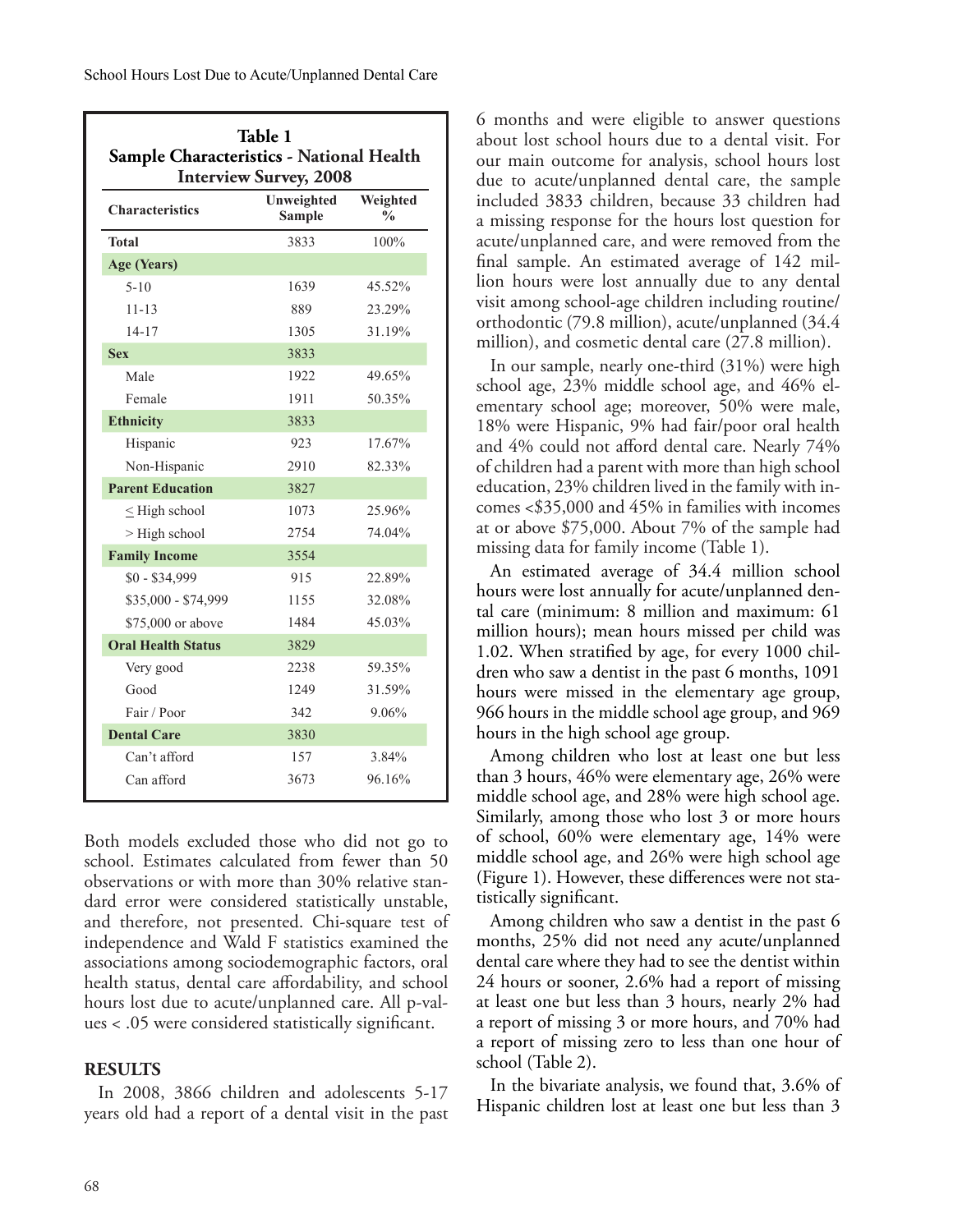

hours, and 3 or more hours, compared to 2.4% and 1.6% of non-Hispanic children respectively. Similarly, a greater proportion of children whose parents' had high school or less than high school education (3.9%), or children in families with incomes less than \$35,000 (3.5%), lost 3 or more hours compared to their counterparts whose parents had more than a high school education (1.3%) or those living in families with incomes of \$75,000 or more (1.1%) respectively. Among children with fair/poor oral health, 6.3% lost 3 or more hours compared to 1.3% of those with very good oral health.

In the multivariate models, model 1 compared children who lost any amount of school hours due to acute/unplanned care to those who did not need that type of care. We found that children with family incomes ≥\$75,000 were less likely to need acute dental care compared to those in low-income families (OR = 0.69; 95% CI (0.51-0.92)) (Table 3).

Model 2 compared children who lost less than one school hour to those who lost one or more school hours due to acute/unplanned dental care.

Children with good oral health were 1.6 times and those with fair/poor oral health condition were 2.7 times more likely to lose one or more hours compared to those with very good oral health condition (Table 3).

## **DISCUSSION**

Significant advances have been made in the past decades to reduce the burden of oral diseases and to increase access to oral healthcare among children. However, disparities persist.<sup>10</sup> Our findings show that 34.4 million school hours were lost annually because of acute/unplanned dental care. Out of every 4 children, 3 visited a dentist in the past 6 months for some type of acute/unplanned dental care. One of the explanations for this finding could be that dental care is utilized mainly when there is urgent need/problem.3

Compared to 1989 data, when researchers found 52 million hours were lost due to any dental visit.<sup>9</sup> we found 142 million hours were lost due to any dental visit. However, when disaggregated by the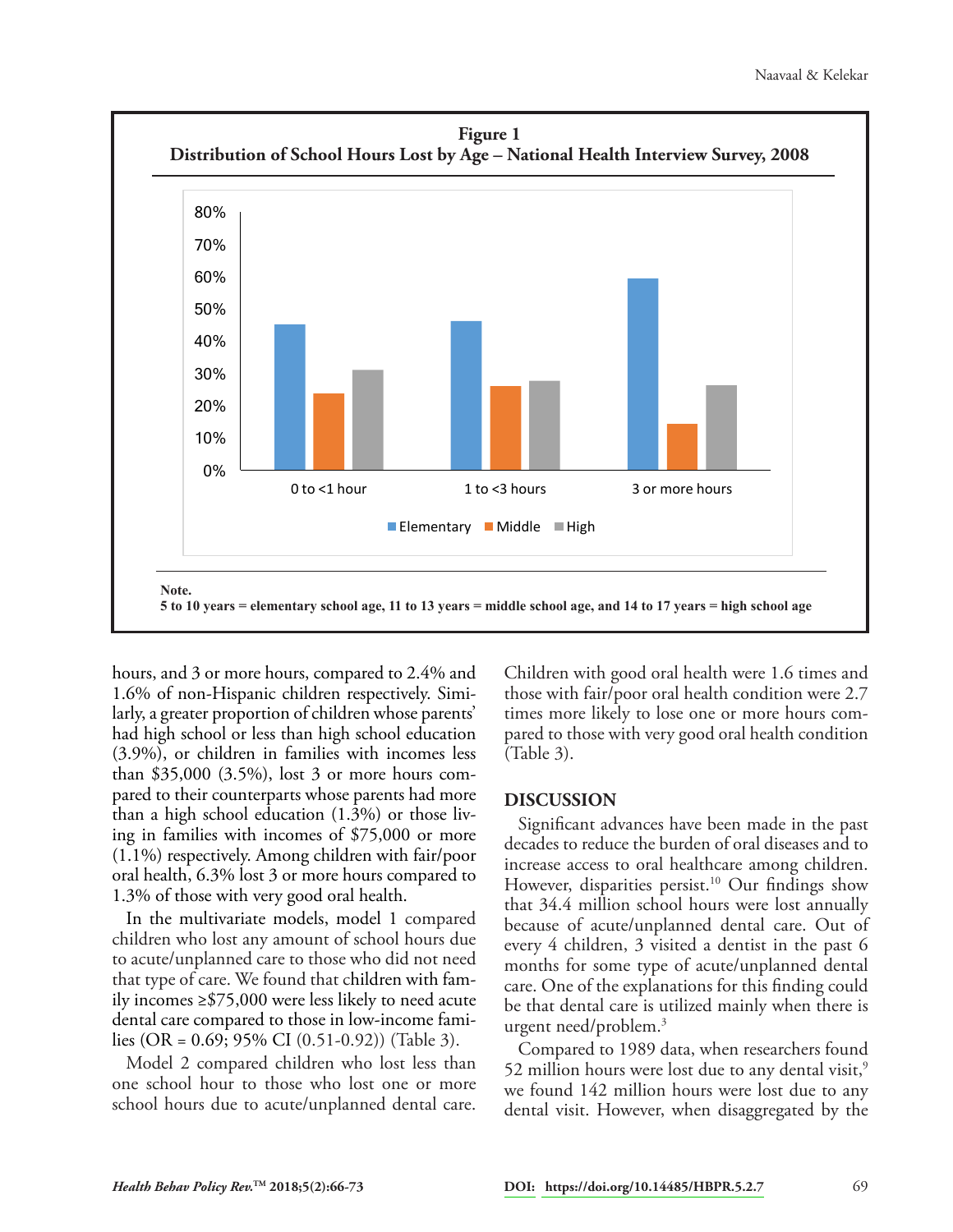|                           |                  | School hours lost due to acute/unplanned dental care (%, SE) |             |                             |        |
|---------------------------|------------------|--------------------------------------------------------------|-------------|-----------------------------|--------|
| Characteristics           | 0 to less than 1 | 1 to < 3                                                     | 3 or more   | Does not apply <sup>a</sup> |        |
| <b>Total</b>              | 70.46 (1.28)     | 2.63(0.38)                                                   | 1.94(00.26) | 24.96 (1.19)                |        |
| Age (Years)               |                  |                                                              |             |                             | .530   |
| $5 - 10$                  | 70.04 (1.74)     | 2.67(0.56)                                                   | 2.53(0.46)  | 24.75 (1.64)                |        |
| $11 - 13$                 | 71.74(2.10)      | 2.95(0.77)                                                   | 1.19(0.33)  | 24.12 (2.02)                |        |
| $14 - 17$                 | 70.10 (1.92)     | 2.34(0.65)                                                   | 1.64(0.38)  | 25.91 (1.74)                |        |
| <b>Sex</b>                |                  |                                                              |             |                             | .858   |
| Male                      | 69.95 (1.59)     | 2.47(0.50)                                                   | 1.89(0.34)  | 25.67 (1.55)                |        |
| Female                    | 70.95 (1.64)     | 2.79(0.53)                                                   | 1.98(0.38)  | 24.27 (1.52)                |        |
| <b>Ethnicity</b>          |                  |                                                              |             |                             | .015   |
| Hispanic                  | 68.98 (2.09)     | 3.61(0.96)                                                   | 3.62(0.74)  | 23.79 (1.92)                |        |
| Non-Hispanic              | 70.77 (1.39)     | 2.42(0.41)                                                   | 1.58(0.27)  | 25.22 (1.32)                |        |
| <b>Parent Education</b>   |                  |                                                              |             |                             | < .001 |
| $\leq$ High school        | 71.77 (1.92)     | 2.77(0.70)                                                   | 3.88(0.68)  | 21.56 (1.73)                |        |
| > High school             | 69.93 (1.52)     | 2.59(0.43)                                                   | 1.26(0.24)  | 26.21 (1.47)                |        |
| <b>Family Income</b>      |                  |                                                              |             |                             | .005   |
| $<$ \$34,999              | 73.45 (2.02)     | 2.96(0.80)                                                   | 3.52(0.67)  | 20.07 (1.77)                |        |
| \$35,000-\$74,999         | 69.62 (1.96)     | 3.01(0.72)                                                   | 2.31(0.56)  | 25.06 (1.83)                |        |
| \$75,000 or above         | 68.38 (1.99)     | 2.56(0.54)                                                   | 1.11(0.30)  | 27.93 (1.91)                |        |
| <b>Oral Health Status</b> |                  |                                                              |             |                             | < .001 |
| Very good                 | 70.99 (1.58)     | 1.93(0.36)                                                   | 1.27(0.24)  | 25.81 (1.49)                |        |
| Good                      | 70.92 (1.71)     | 3.79(0.80)                                                   | 1.95(0.46)  | 23.33 (1.61)                |        |
| Fair/Poor                 | 65.72(3.65)      | $\mathbf b$                                                  | 6.26(1.62)  | 25.73 (3.32)                |        |
| <b>Dental Care</b>        |                  |                                                              |             |                             | .002   |
| Can't afford              | 74.97 (4.43)     | $_{\rm b}$                                                   | $\mathbf b$ | 16.86 (3.87)                |        |
| Can afford                | 70.25(1.31)      | 2.67(0.39)                                                   | 1.77(0.25)  | 25.31 (1.23)                |        |

**Table 2 Percentage of Children and Adolescents Who Lost School Hours for Acute/Unplanned** 

**Note.**

**a: those who had a report of "doesn't go to school or did not have this type of dental care"**

**b: Unreliable estimates, RSE => 30%**

type of dental care visit, 34.4 million were lost due to acute/unplanned care, 79.8 million due to routine/orthodontic care, and 27.8 million hours due to cosmetic care. Following reasons can explain why our findings differ from those of Gift et al.<sup>9</sup> First, a significant loss of hours in routine and orthodontic care could be attributed to the increased awareness of oral care in the past few decades. Second, the population has increased in the past 2 decades resulting in the overall increase in the loss of total hours although the mean hours lost per child declined. Finally, the survey questions used and methods employed by Gift et al<sup>9</sup> differed from ours.

Numerous school hours are lost due to acute/unplanned dental care. Researchers have found that school absences caused by dental pain or infection were significantly related to poor school performance, but school absences for routine dental care were not.<sup>8</sup> Timely and regular use of preven-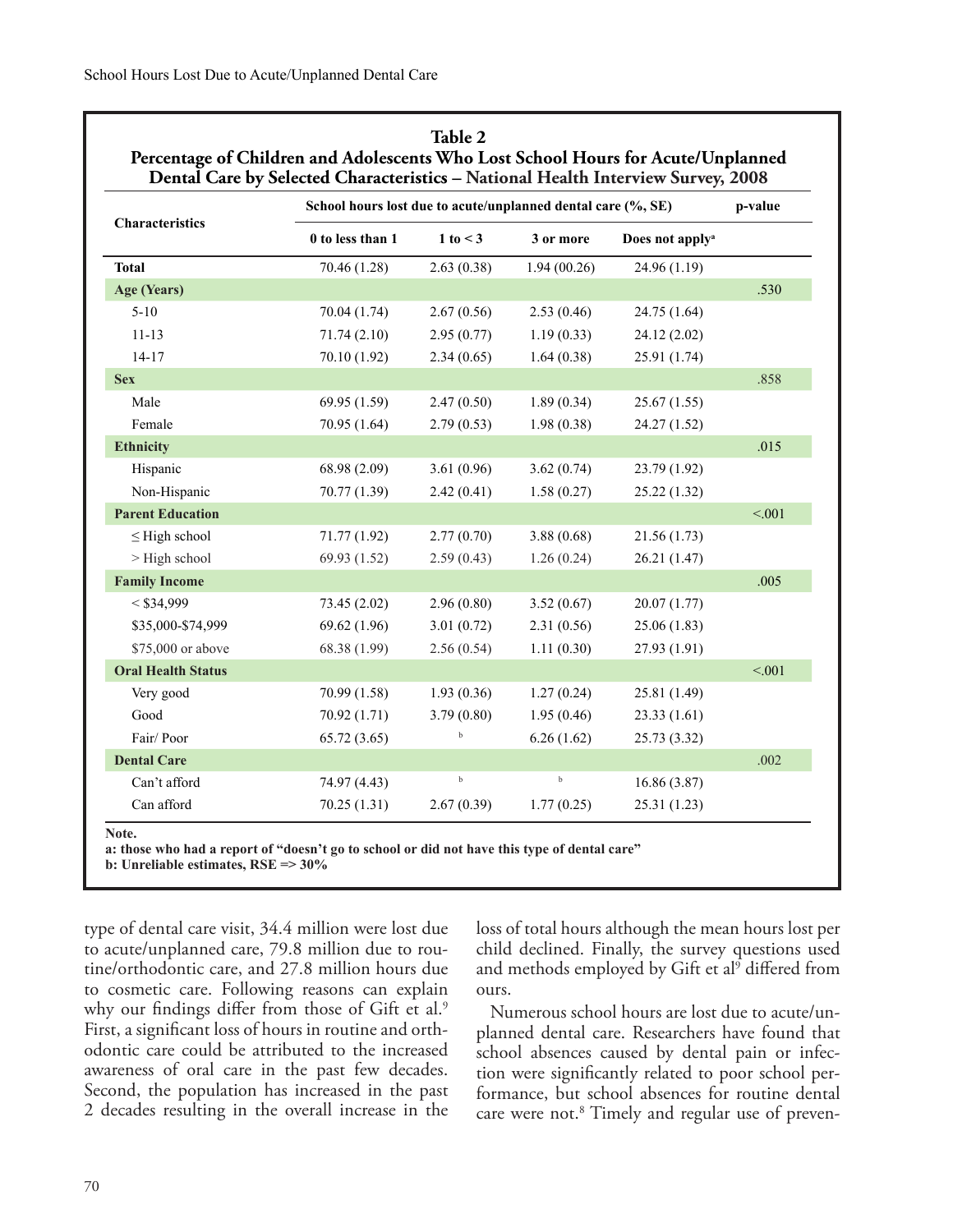|                           | Emergency or unplanned dental care                                                 |                                                                                    |  |  |
|---------------------------|------------------------------------------------------------------------------------|------------------------------------------------------------------------------------|--|--|
| Variable                  | Model 1 <sup>a</sup><br><b>Odds Ratio (95% Confidence</b><br>Intervals) $N = 3516$ | Model 2 <sup>b</sup><br><b>Odds Ratio (95% Confidence</b><br>Intervals) $N = 2696$ |  |  |
| <b>Sex</b>                |                                                                                    |                                                                                    |  |  |
| Male                      | 1                                                                                  | 1                                                                                  |  |  |
| Female                    | $1.06(0.85 - 1.31)$                                                                | $1.15(0.76 - 1.73)$                                                                |  |  |
| Age (Years)               |                                                                                    |                                                                                    |  |  |
| $5 - 10$                  | $\mathbf{1}$                                                                       | $\mathbf{1}$                                                                       |  |  |
| $11 - 13$                 | $1.02(0.79 - 1.34)$                                                                | $0.75(0.45 - 1.26)$                                                                |  |  |
| $14 - 17$                 | $0.93(0.74 - 1.17)$                                                                | $0.86(0.52 - 1.43)$                                                                |  |  |
| <b>Ethnicity</b>          |                                                                                    |                                                                                    |  |  |
| Hispanic                  | 1                                                                                  | 1                                                                                  |  |  |
| Non-Hispanic              | $1.04(0.82 - 1.34)$                                                                | $0.67*(0.43-1.02)$                                                                 |  |  |
| <b>Parent Education</b>   |                                                                                    |                                                                                    |  |  |
| $\leq$ High school        | 1                                                                                  | 1                                                                                  |  |  |
| > High school             | $0.89(0.68 - 1.17)$                                                                | $0.74(0.47 - 1.19)$                                                                |  |  |
| <b>Family Income</b>      |                                                                                    |                                                                                    |  |  |
| $<$ \$34,999              | 1                                                                                  | 1                                                                                  |  |  |
| \$35,000-\$74,999         | $0.80(0.59 - 1.06)$                                                                | $1.07(0.66 - 1.73)$                                                                |  |  |
| \$75,000 or above         | $0.69**$ $(0.51-0.92)$                                                             | $0.96(0.56 - 1.62)$                                                                |  |  |
| <b>Oral Health Status</b> |                                                                                    |                                                                                    |  |  |
| Very Good                 | 1                                                                                  | 1                                                                                  |  |  |
| Good                      | $1.05(0.85 - 1.29)$                                                                | $1.63**$ $(1.07-2.48)$                                                             |  |  |
| Fair / Poor               | $0.92(0.62 - 1.37)$                                                                | $2.76***(1.54-4.94)$                                                               |  |  |
| <b>Dental Care</b>        |                                                                                    |                                                                                    |  |  |
| Can afford                | 1                                                                                  | $\mathbf{1}$                                                                       |  |  |
| Can't afford              | $1.76*(0.97-3.19)$                                                                 | $1.25(0.60-2.61)$                                                                  |  |  |

| Table 3                                                                 |
|-------------------------------------------------------------------------|
| Adjusted Odds Ratio for Lost School Hours Due to Acute/Unplanned Dental |
| Care among School Children – National Health Interview Survey, 2008     |

**\* p < .10; \*\* p < .05; \*\*\* p < .01**

**Note.**

**a: Model 1 compared children who lost school hours to those who did not lose any school hours [Did not have this type of dental care].** 

**b: Model 2 compared children who lost less than one school hour to those who lost an hour or more school hours.** 

tive dental services can limit the incidence as well as progression of dental problems, $^2$  and help to reduce school hours lost due to unplanned care.

We found differences in school hours lost by socio-demographic and oral health factors. Family income was a strong predictor of losing any school

hours versus not needing acute/unplanned dental care, whereas oral health status was a significant factor to predict loss of one or more school hours. One plausible explanation for these differences could be the prevalence of untreated dental needs. According to a 2009-2010 National Health and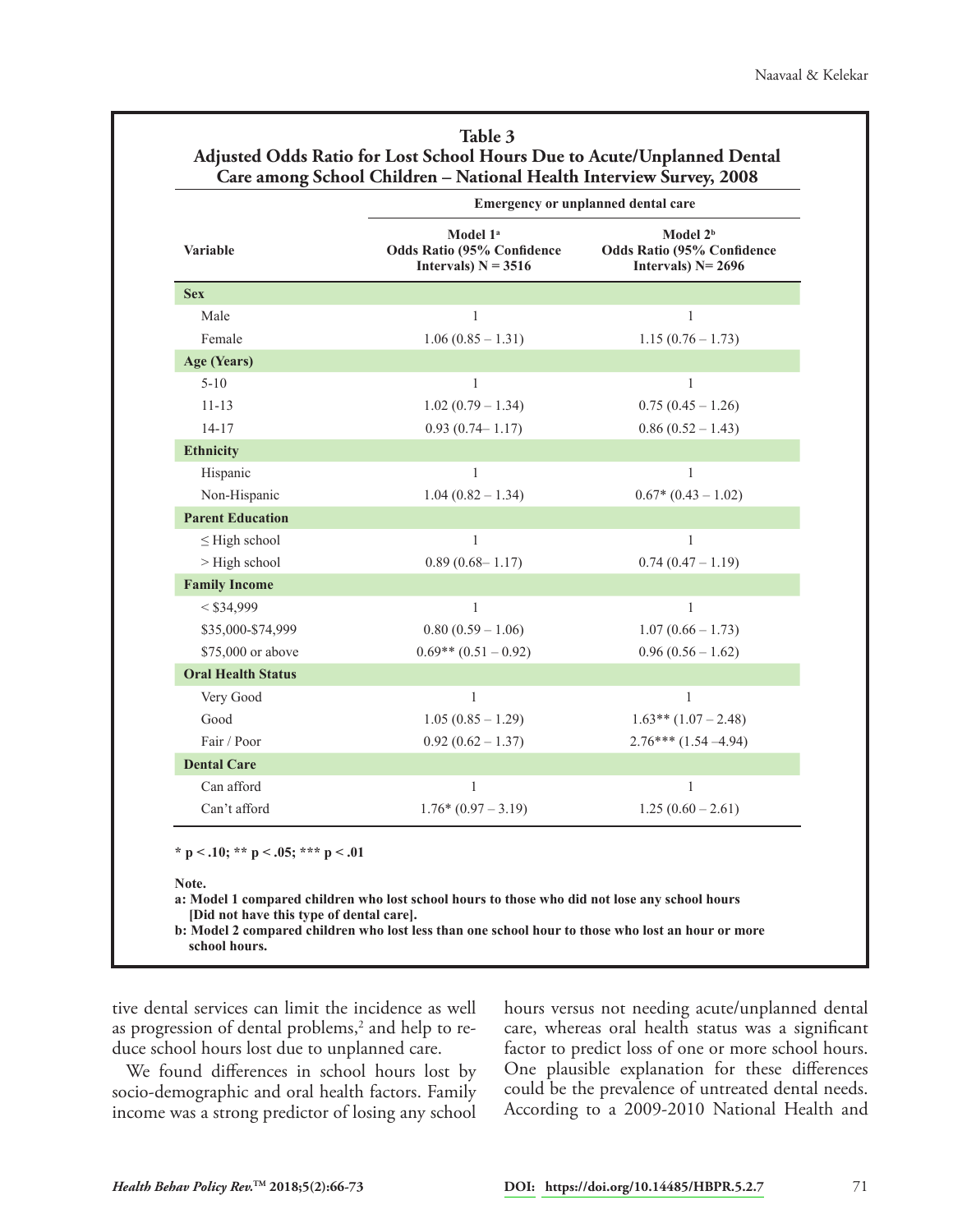Nutrition Examination Survey, untreated decay was twice as high among children living in families with incomes under 100% of the federal poverty level compared to their counterparts.<sup>11</sup> Decayed teeth in children from lower-income households are more likely to remain untreated, contributing to poor oral health and a need for more complicated and time-consuming treatments. Another reason could be that low-income families may face barriers in seeking routine dental care such as barriers due to cost of care, distance from the provider, or the nature of the parents' non-flexible jobs that may prompt them to go without addressing their dental problems for extended periods of time.<sup>2</sup> Similar disparities were reported in the 1992 study.<sup>9</sup>

Effective public health programs such as school oral health prevention program including screening, oral health education, school based sealant programs (SSP) and fluoride varnish programs can help to reduce dental caries and improve oral health outcomes.<sup>12,13</sup> SSP provides sealants on 1st and 2nd molar to second grade and sixth grade children and are proven to be cost effective in high risk students.12 However, SSPs are greatly underutilized. According to a 2013 PEW research center report, only 15 states had SSP in 50% or more high need schools.14

Research suggests a strong association among dental problems, school attendance, and academic performance.6,7 Disparities in loss of school hours due to acute/unplanned care as evident from our results may widen this gap in the academic performance across various groups. Our findings emphasize the need for reducing the overall number of school hours lost in unplanned care, in addition to creating more awareness of oral health among educators and parents.

This study has several limitations. The data used were parent-reported and subject to recall or social desirability bias. Most children (70%) reported missing 0 to 1 hour of school due to acute/unplanned dental care. We do not know if the unplanned dental care was sought at a dental clinic or at the emergency clinic/hospital. However, the reported loss of time is less than the usual visit time for dental care at either location.<sup>15,16</sup> Another reason for having a report of losing less than one hour may be that the parents sought care at the end of the school day or after school hours. Nevertheless,

if a child has an active dental problem, related pain and discomfort may interfere with his/her attention and engagement level in school. This may lead to additional unaccounted hours lost that cannot be determined from our data, thereby possibly making our estimates conservative. It is important to note that the question about school hours lost was asked only to those children who visited a dentist in the past 6 months. Finally, we were not able to account for the time lost among children who did not visit a dentist in the past 6 months that might also have underestimated the total school hours lost. Despite these limitations, this is the first study to provide national estimates of school hours lost due to dental problems and examine the associated factors.

# **IMPLICATIONS FOR HEALTH BEHAVIOR OR POLICY**

Numerous school hours are lost due to acute/ unplanned dental care; moreover, socioeconomic disparities exist in school hours lost. Our findings have implications for parents, educators, policymakers, and researchers.

School-based oral health programs provide an opportunity to prevent oral disease among children and should be expanded in schools with high risk populations.14 Schools with existing oral health programs should adopt best practices and innovative approaches to improve consent form return rates which is a primary barrier in the successful functioning of their school based programs.17 For instance, strategies to increase consent rates could be to involve the school nurses or finding innovative ways of communicating with parents instead of relying on children to take the forms home.

At the school level, oral health could also be promoted through the 'Whole School Whole Child model' by providing healthy lunch options, reduction of sugar availability, and safer playgrounds. $18$ 

Families from low socioeconomic backgrounds may face more challenges to maintain oral health, such as finding a dentist close to home, cost of treatment, and taking time off from work. Policymakers can help to address these barriers by increasing access to dental care through dental homes, alternative oral health delivery models in the community, and influencing regulations that expand the scope of practice of dental hygienists across states.<sup>14</sup>